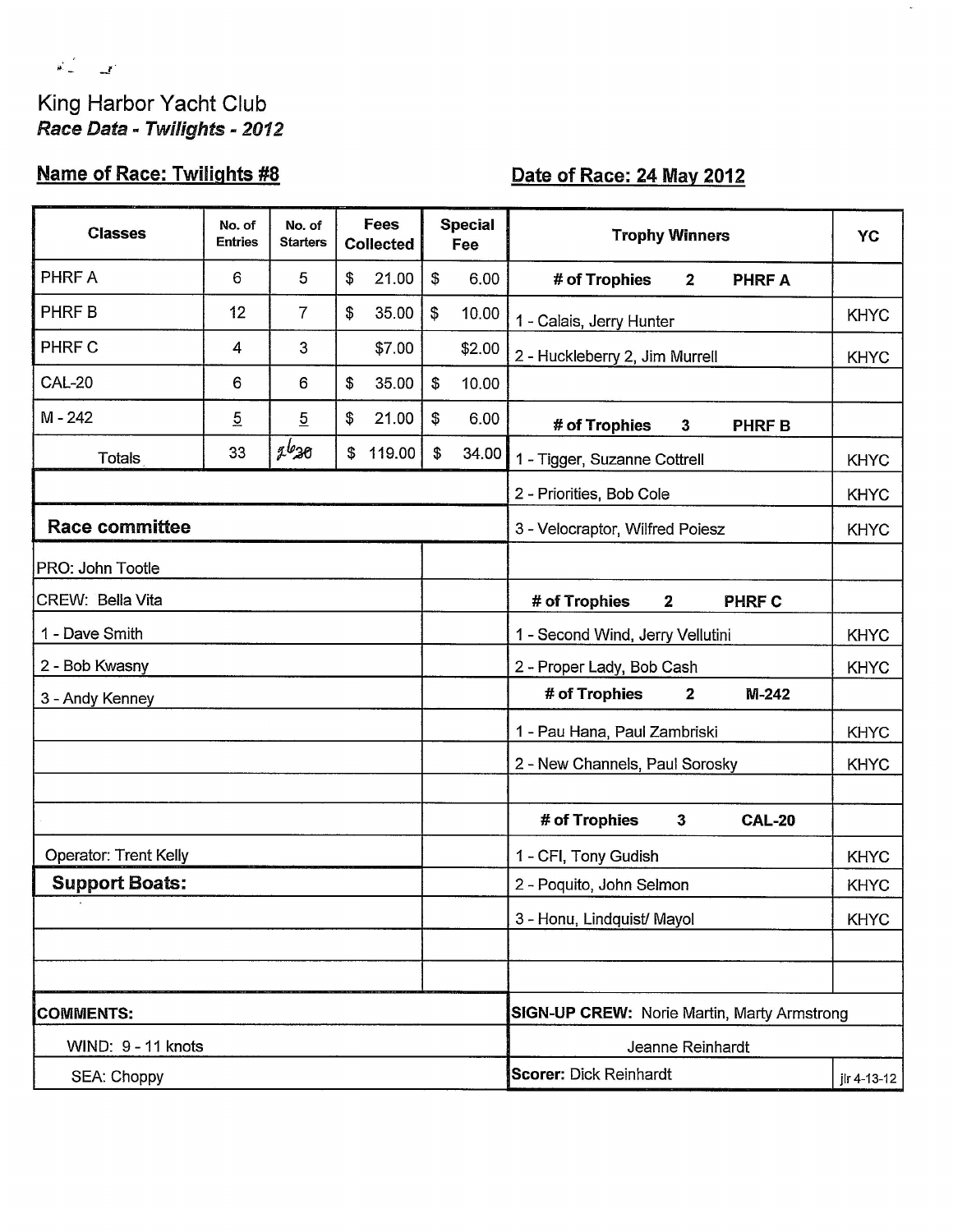#### **2012 Twilights at KHYC # 8**

#### **King Harbor Yacht Club**

#### Race Date: 24 May 201

Wind Speed: 9-11knots

#### PRO: John Tootle

|               | Div<br><b>Rank</b> | <b>Boat Name</b>           | Sail No. | <b>Owner / Skipper</b>             | Rating | Finish<br><b>Time</b> | <b>Elapsed</b><br><b>Time</b> | Corrected<br><b>Time</b> |
|---------------|--------------------|----------------------------|----------|------------------------------------|--------|-----------------------|-------------------------------|--------------------------|
| PHRF-A        |                    |                            |          | Time on Time / Start Time 18:20:00 |        |                       |                               |                          |
|               | $\mathbf{1}$       | Calais                     | 46575    | Jerry Hunter                       | 75     | 19:33:08              | 01:13:08                      | 01:16:04                 |
|               | $\overline{c}$     | Huckleberry 2              | 15       | Jim Murrell                        | 42     | 19:30:26              | 01:10:26                      | 01:17:20                 |
|               | 3                  | Dark & Stormy              | 129      | Alicia Minana                      | 36     | 19:31:07              | 01:11:07                      | 01:18:53                 |
|               | $\overline{4}$     | JATO *                     | 7311     | Bill Webster/ Mike Moorhead        | 33     | 19:32:15              | 01:12:15                      | 01:20:33                 |
|               | 5                  | Gimme Shelter              | 7800     | Vitta Jackson                      | 54     | 19:40:01              | 01:20:01                      | 01:26:07                 |
| <b>PHRF-B</b> |                    | Time on Time /             |          | Start Time 18:25:00                |        |                       |                               |                          |
|               | $\mathbf{1}$       | Tigger *                   | 42757    | Suzanne Cottrell                   | 84     | 19:19:01              | 00:54:01                      | 00:55:23                 |
|               | $\overline{c}$     | Priorities <sup>*</sup>    | 87309    | Bob Cole                           | 96     | 19:21:15              | 00:56:15                      | 00:56:36                 |
|               | 3                  | Velocriptor                | 46470    | Wilfred Poiesz                     | 138    | 19:26:38              | 01:01:38                      | 00:58:14                 |
|               | 4                  | No Way !! *                | 28124    | Don Souther                        | 138    | 19:28:10              | 01:03:10                      | 00:59:41                 |
|               | 5                  | Zipper                     | 57878    | Albert Solbes                      | 138    | 19:28:45              | 01:03:45                      | 01:00:14                 |
|               | 6                  | <b>Flying Dutchman</b>     | 87027    | Jason Herring                      | 87     | 19:26:44              | 01:01:44                      | 01:03:00                 |
|               | $\tau$             | Midnight Run               | 56782    | John Dean                          | 150    | 19:37:11              | 01:12:11                      | 01:07:02                 |
| <b>PHRF-C</b> |                    |                            |          | Time on Time / Start Time 18:30:00 |        |                       |                               |                          |
|               | $\mathbf{1}$       | Second Wind                | 97668    | Jerry Vellutini                    | 222    | 19:20:29              | 00:50:29                      | 00:42:30                 |
|               | $\boldsymbol{2}$   | Proper Lady                | 57935    | Bob Cash                           | 204    | 19:19:36              | 00:49:36                      | 00:42:46                 |
|               | $\mathfrak{Z}$     | Impulsive                  | 33815    | John Ellinwood                     | 153    | 19:22:30              | 00:52:30                      | 00:48:33                 |
| <b>Cal 20</b> |                    | One Design                 |          |                                    |        |                       |                               |                          |
|               | $\mathbf{1}$       | <b>CFI</b>                 | 369      | Tony Gudish                        |        |                       |                               |                          |
|               | $\boldsymbol{2}$   | Poquito                    | 1092     | John Selman                        |        |                       |                               |                          |
|               | 3                  | Honu <sup>*</sup>          | 1559     | Lindquist/ Mayol                   |        |                       |                               |                          |
|               | 4                  | Fifty-Fifty                | 50       | Bud Legg                           |        |                       |                               |                          |
|               | 5                  | Yell At Me!                | 1079     | Rupert Nuttall-Smith               |        |                       |                               |                          |
| <b>OCS</b>    | 7                  | Brew Ha Ha                 | 15c      | Mark Kranz                         |        |                       |                               |                          |
|               |                    | <b>Questions?</b> Contact: |          | Dick Reinhardt (310)376-2459       |        |                       |                               |                          |
| Printed On:   |                    | 24-May-2012 20:41:26       |          | Number of boats Scored 21          |        | Version 6.43          |                               |                          |
|               |                    |                            |          |                                    |        |                       |                               |                          |

Scoring Program by Quick Score - For **Program Information visit www.QuickScoreRace.com** or Email dan.hollands@gmail.com Do **NOT** contact Quick Score about the results of this Race